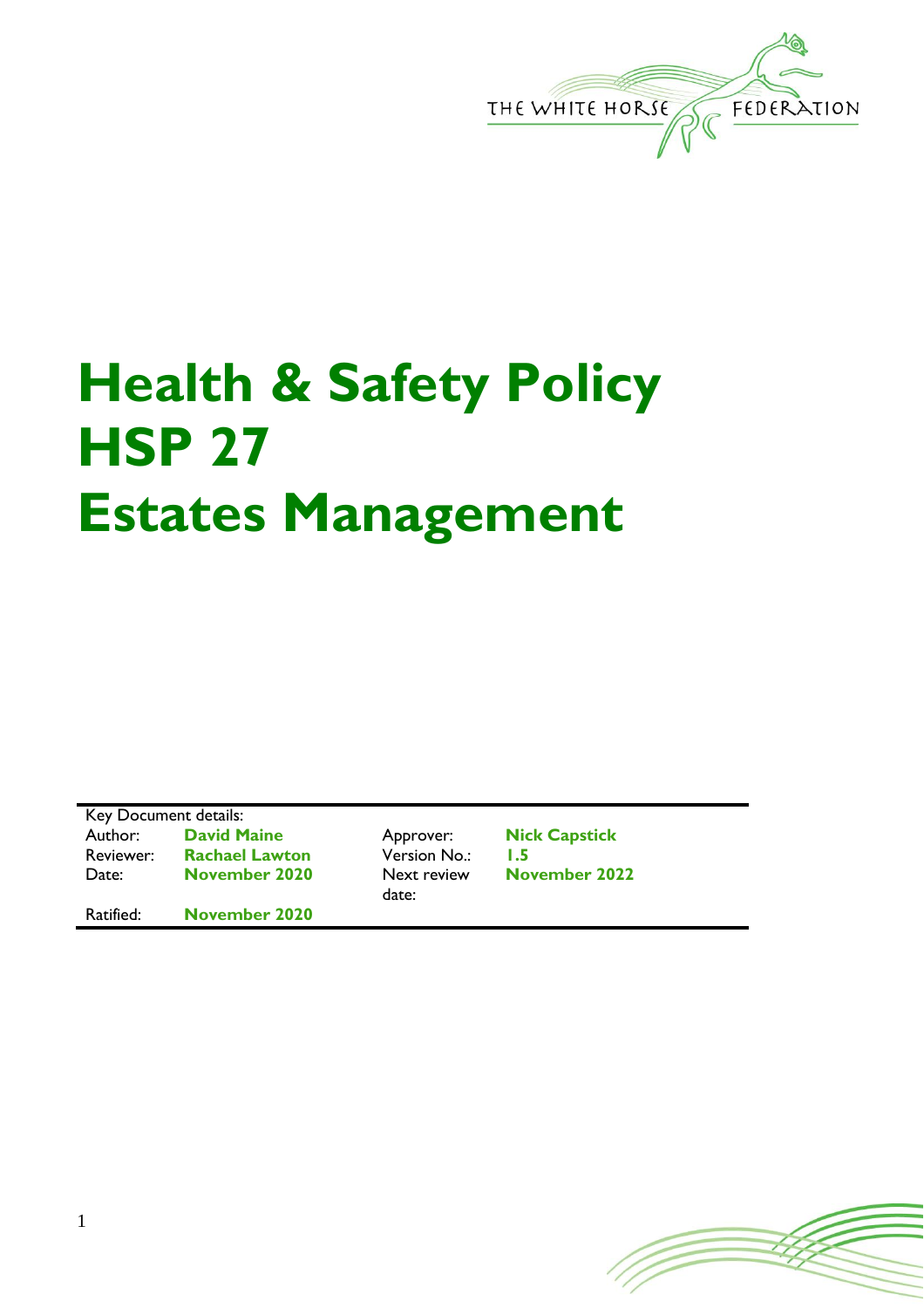

| <b>Title:</b>       | <b>Estates Management Policy</b>                                                           |
|---------------------|--------------------------------------------------------------------------------------------|
| Author(s):          | David Maine                                                                                |
| Date:               | November 2020                                                                              |
| <b>Review date:</b> | November 2022                                                                              |
| <b>Application:</b> | This policy applies equally to all The White Horse Federation (TWHF) employees             |
|                     | including agency or casual staff. It also applies to all premises where TWHF is either the |
|                     | 'employer' or is in control of the premises.                                               |

| <b>Definitions</b>    | For the purpose of this policy, the following definitions apply;                       |                                                                                                                           |  |  |  |
|-----------------------|----------------------------------------------------------------------------------------|---------------------------------------------------------------------------------------------------------------------------|--|--|--|
|                       | <b>PPM</b>                                                                             | Preventative Planned Maintenance. Designed to prevent system damage                                                       |  |  |  |
|                       |                                                                                        | or failure.                                                                                                               |  |  |  |
|                       | Every education                                                                        | Web based building management system that allows each site to manage                                                      |  |  |  |
|                       |                                                                                        | activities (PPM), contracts and issues (reactive).                                                                        |  |  |  |
|                       | Competent                                                                              | A suitably trained and experienced person who has defined                                                                 |  |  |  |
|                       | Person                                                                                 | responsibilities.                                                                                                         |  |  |  |
| <b>Policy Aims</b>    |                                                                                        | This document details how The White Horse Federation (TWHF) manages its premises to                                       |  |  |  |
|                       |                                                                                        | ensure a structured and planned approach to:                                                                              |  |  |  |
|                       |                                                                                        |                                                                                                                           |  |  |  |
|                       |                                                                                        | <b>Estates Team Structure</b>                                                                                             |  |  |  |
|                       |                                                                                        | Understanding the Estate                                                                                                  |  |  |  |
|                       |                                                                                        | Managing the Estate                                                                                                       |  |  |  |
|                       |                                                                                        | Maintaining the Estate                                                                                                    |  |  |  |
|                       | Statutory inspection and testing<br>$\bullet$                                          |                                                                                                                           |  |  |  |
|                       | Health and Safety management<br>$\bullet$                                              |                                                                                                                           |  |  |  |
|                       | Dealing with emergencies                                                               |                                                                                                                           |  |  |  |
|                       | Procurement                                                                            |                                                                                                                           |  |  |  |
|                       | Professional advice                                                                    |                                                                                                                           |  |  |  |
|                       | <b>Utilities</b>                                                                       |                                                                                                                           |  |  |  |
|                       | Cleaning                                                                               |                                                                                                                           |  |  |  |
|                       |                                                                                        |                                                                                                                           |  |  |  |
|                       | Under the terms of the land lease with the local authorities and the funding agreement |                                                                                                                           |  |  |  |
|                       |                                                                                        |                                                                                                                           |  |  |  |
|                       |                                                                                        | with the DFE, TWHF retain responsibility to ensure the buildings are safe, maintained and<br>comply with statutory tests. |  |  |  |
| <b>Policy</b>         |                                                                                        | TWHF is committed to ensuring, so far as is reasonably practicable, the health, safety and                                |  |  |  |
|                       |                                                                                        | welfare of all its employees, and any other class of person who may work on, visit, or use                                |  |  |  |
|                       |                                                                                        | its premises, or who may be affected by its activities or services.                                                       |  |  |  |
|                       |                                                                                        |                                                                                                                           |  |  |  |
|                       |                                                                                        |                                                                                                                           |  |  |  |
|                       | TWHF takes its estates management seriously. For that reason this Policy has been      |                                                                                                                           |  |  |  |
|                       | formulated to help the organisation comply with its legal obligations.                 |                                                                                                                           |  |  |  |
| <b>Risk</b>           |                                                                                        | Unexpected system or building failure caused by a lack of effective or programmed                                         |  |  |  |
|                       | premises management.                                                                   |                                                                                                                           |  |  |  |
| <b>Responsibility</b> |                                                                                        | The Chief Executive Officer (CEO) is considered to be the duty holder. The duty to                                        |  |  |  |
|                       |                                                                                        | manage the estate within TWHF has been delegated by the CEO to the Director of                                            |  |  |  |
|                       |                                                                                        | Estates. This responsibility is discharged primarily at the line management/operational level.                            |  |  |  |
|                       |                                                                                        |                                                                                                                           |  |  |  |

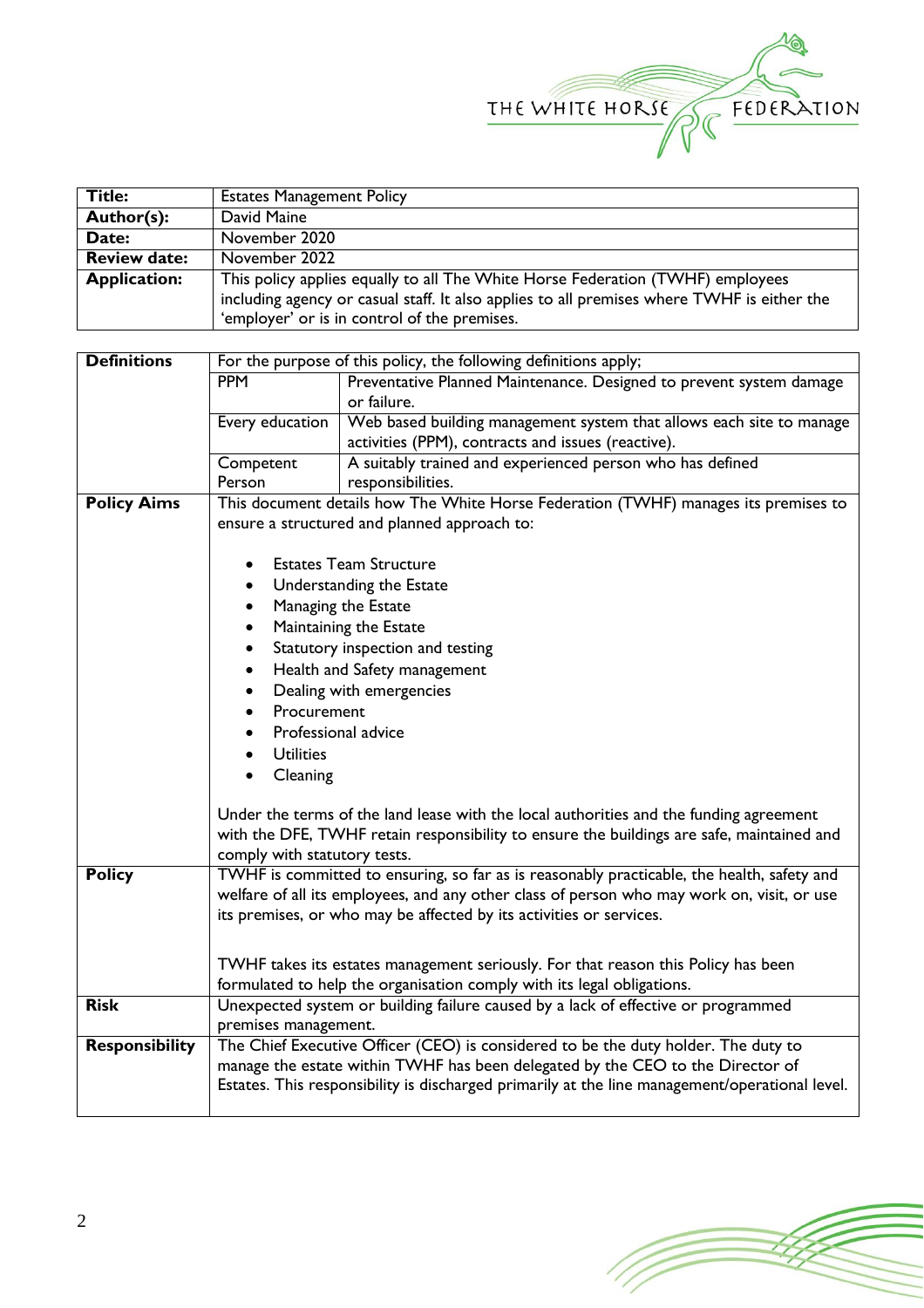| THE WHITE HORSE | FEDERATION |
|-----------------|------------|
|                 |            |

17

|                  | <b>Estates Team Structure</b>                                                                                                                                                                                                                                                                                                                                                                                      |  |  |
|------------------|--------------------------------------------------------------------------------------------------------------------------------------------------------------------------------------------------------------------------------------------------------------------------------------------------------------------------------------------------------------------------------------------------------------------|--|--|
|                  | The Director of Estates has delegate responsibility for all TWHF premises and will ensure that a<br>corporate approach to premises management is utilized to ensure maximum efficiency.                                                                                                                                                                                                                            |  |  |
|                  | As TWHF grows the Estates Team will be managed in regional hubs of approximately 10 schools.<br>Each hub will have a Regional Estates Manager who will co-ordinate the activities within the assigned<br>hub, and line manage the site teams within that hub.                                                                                                                                                      |  |  |
|                  | Each site will have a defined Site Manager who is responsible to the day to day management of the site<br>and will act as the "competent person". The Site Manager will retain the local level responsibility for<br>managing the premises ensuring that:                                                                                                                                                          |  |  |
|                  | All compliance testing and inspections are carried out and recorded in site files and on the<br>web based property management system - Every education.<br>Site based repairs and maintenance are carried out to a high standard to ensure a well<br>$\bullet$                                                                                                                                                     |  |  |
|                  | maintained effective site.                                                                                                                                                                                                                                                                                                                                                                                         |  |  |
|                  | • The site is safe a clean ready for the start of each day.<br>• Contractors are effectively managed when on site.                                                                                                                                                                                                                                                                                                 |  |  |
|                  | Site vehicles are clean and maintained ready for use.<br>$\bullet$                                                                                                                                                                                                                                                                                                                                                 |  |  |
|                  |                                                                                                                                                                                                                                                                                                                                                                                                                    |  |  |
|                  | Uniform and PPE will be supplied to all site team staff.                                                                                                                                                                                                                                                                                                                                                           |  |  |
| $\overline{2}$ . | Understanding the Estate - Condition survey programme                                                                                                                                                                                                                                                                                                                                                              |  |  |
|                  | A good understanding of our estate will help us to make clear decisions regarding ongoing repairs and<br>maintenance activities, capital spending and wider property issues. An understanding of good practice<br>in managing buildings and planning for the future will avoid unnecessary investment, ensure the best<br>use and maintenance of facilities over the long term and provide better value for money. |  |  |
|                  | Our schools occupy buildings of different ages and construction types which have different<br>requirements and challenges for undertaking maintenance and repairs. The identification of future<br>maintenance needs and projects relies on the quality of information.                                                                                                                                            |  |  |
|                  | TWHF undertakes regular condition surveys of the estate, using suitably qualified professionals on an<br>appropriate basis. This enables us to prioritise the delivery of works within available funds and<br>prepare a maintenance programme which considers potential future capital investment.                                                                                                                 |  |  |
| 3.               | <b>Managing the Estate</b>                                                                                                                                                                                                                                                                                                                                                                                         |  |  |
|                  | Effective and well planned estate management should lead to safe and well maintained school premises<br>that provide appropriate teaching facilities, and a positive pupil experience. There are three key<br>approaches that combine to provide a present and future understanding of the school estate:                                                                                                          |  |  |
|                  | <b>Day-to-day management</b> – delivery of ongoing services and maintenance requirements to<br>ensure that buildings operate as intended and support the continued delivery of education.                                                                                                                                                                                                                          |  |  |
|                  | <b>Annual plan</b> – producing an annual plan will help us manage and deliver the maintenance<br>works and improvements that have been highlighted in the long term plan.                                                                                                                                                                                                                                          |  |  |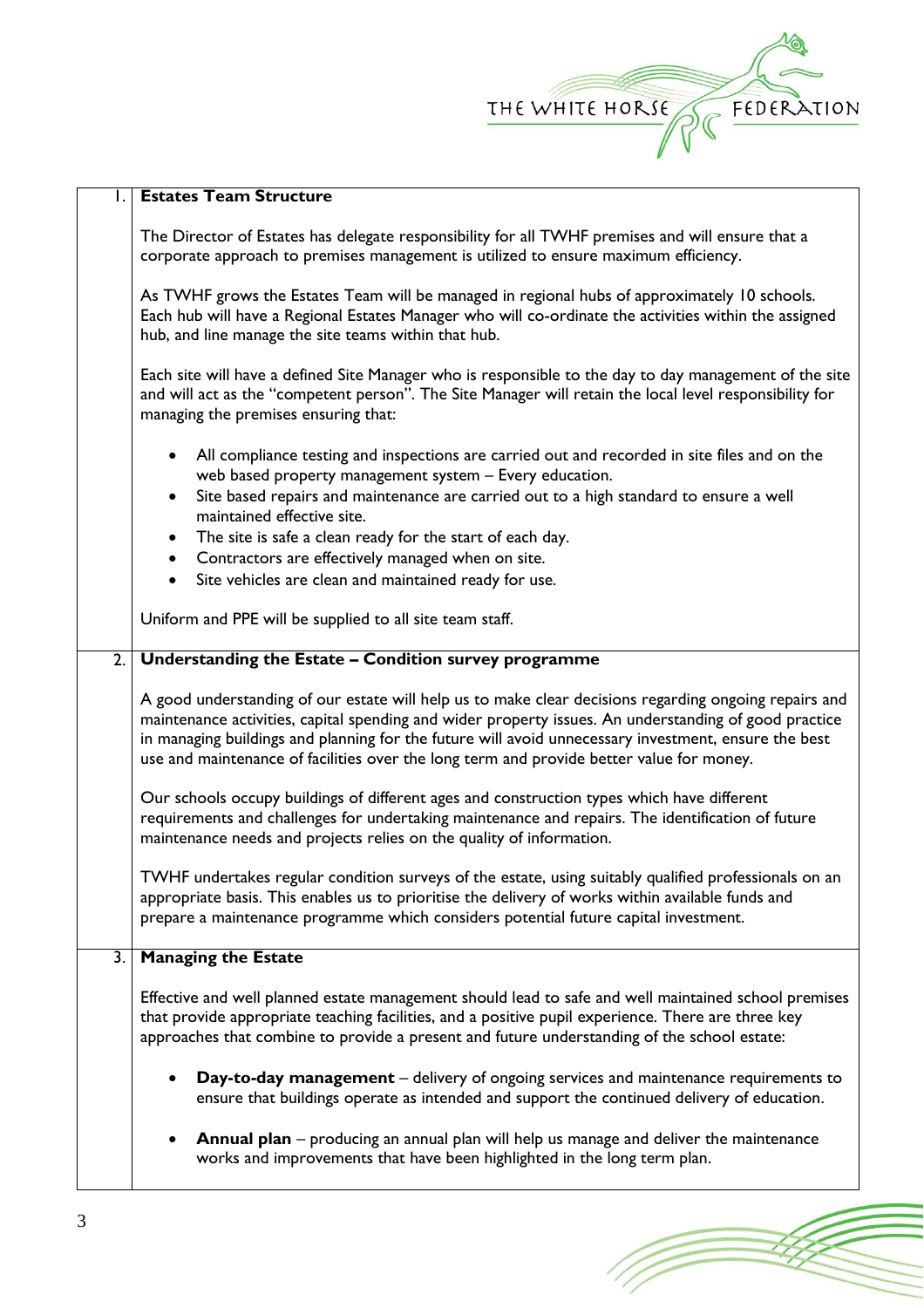

**Long term planning** – where we consider future maintenance needs, projects and funding priorities for our buildings over 3-5 years or longer.

## **Prioritisation**

The annual and long term plan should set out works in a sequential order over the course of the coming years. The order of works in the plan is usually prioritised and this process should take account of:

- Information on condition
- Risk assessment, including the consequences of not addressing the need
- Available resources

In many cases the needs identified will be in excess of the resources available and choices will need to be made to prioritise projects. As well as budget availability, the factors that determine this choice will include:

- The level of urgency
- Legal requirements including health and safety considerations
- The consequences of not undertaking the works
- The impact on the provision of education for the duration of the work
- Planning constraints

#### **Budgeting**

Each site will have an allocated repairs and maintenance budget to cover minor works, day to day repairs and annual redecoration programme. Larger refurbishment projects will be managed from a central revenue budget based on the assessment criteria list above.

Major projects will be managed from School Conditional Allocation budget based on the assessment criteria above. All premises budgets will be managed by the Estates Team to ensure multi-site efficiencies can be achieved.

# 4. **Maintaining the Estate – Legal compliance and statutory inspections**

#### **Health and safety law and maintenance**

The Health and Safety at Work etc. Act 1974 (HSWA), places overall responsibility for health and safety with the employer. Self-employed people and employees also have duties. The HSWA sets out the broad principles for managing health and safety in most workplaces including schools, requiring employers to:

- Ensure, so far as reasonably practicable, the health, safety and welfare of employees
- Conduct their undertaking in a way that does not expose non-employees to risks to their health and safety

Maintenance plays an important part in complying with health and safety law. The duties include:

Safe provision and maintenance of plant and systems of work associated with them

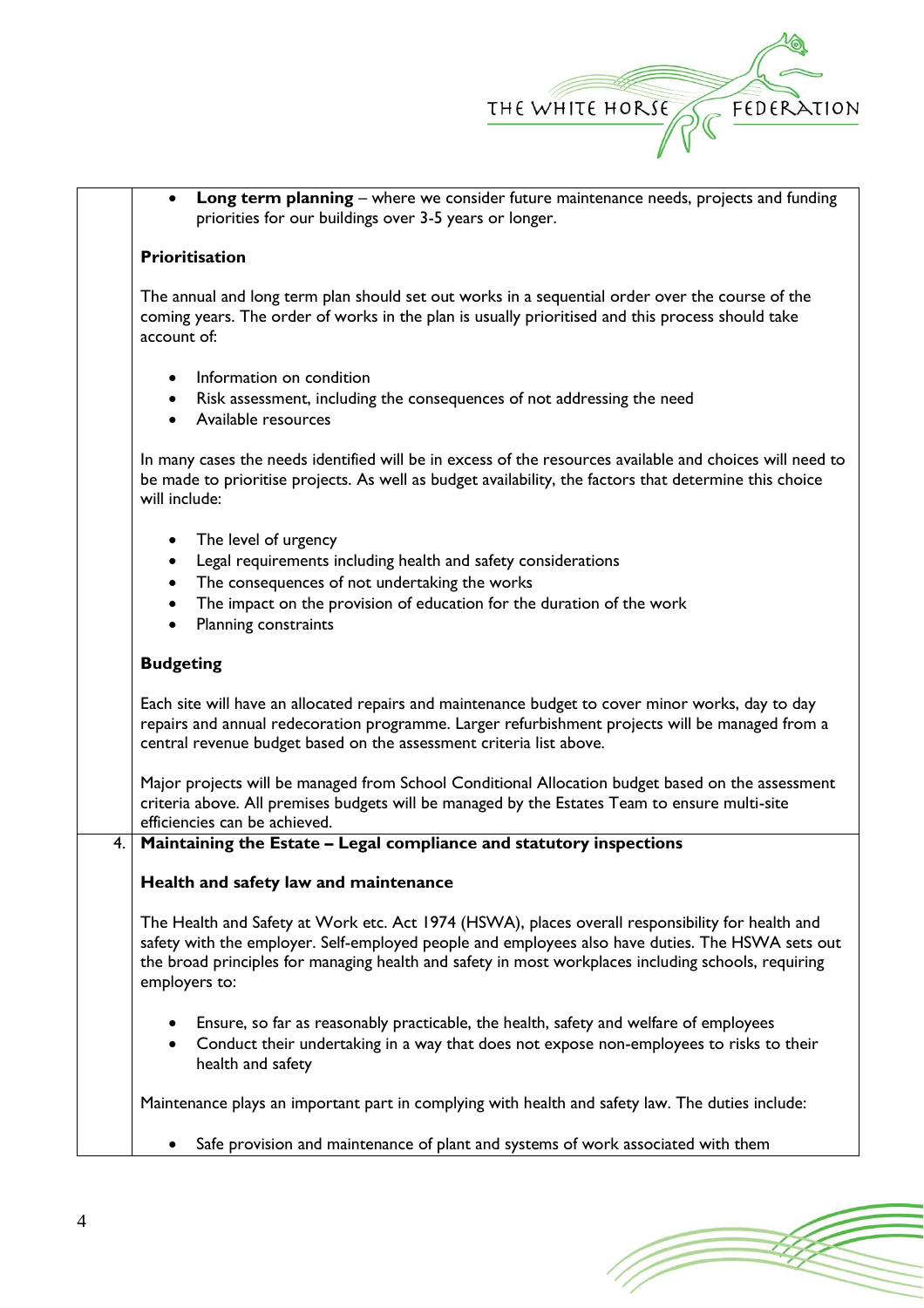

- Provision of information, instruction, training and supervision to ensure the health and safety at work of employees
- Maintenance of a safe place of work including access, egress and a safe working environment

HSWA duties cannot be delegated and overall accountability sits with the CEO. In our schools, health and safety responsibilities are delegated to the Principal for school operation, and Site Manager for premises health and safety.

# **The Management of Health and Safety**

The general duties imposed by the HSWA are supported by the Management of Health and Safety at Work Regulations 1999 (MHSWR). These require employers to appoint one or more competent persons to assist in undertaking the measures necessary for compliance with the requirements and prohibitions imposed by relevant legislation. There is a preference in the regulations for employers to appoint a competent person who is in their employment over one who is not.

There are three main areas in terms of what constitutes a competent person:

- Core knowledge of the subject
- Experience to apply that knowledge correctly
- Personal qualities needed to undertake functions effectively

Arrangements must be made to ensure that this level of competence is retained e.g. through regular training.

MHSWR requires employers to manage health and safety by making suitable and sufficient assessments of risk, recording the significant findings and implementing appropriate preventive and protective measures.

Employers also have a duty to ensure that appropriate arrangements are in place to monitor and review any preventative and protective measures that have been implemented.

#### **Other legislation and codes of practice**

In addition to the HSWA and MHSWR, there are other pieces of legislation to be considered, e.g. asbestos, Legionella and work with electricity, as well as Approved Codes of Practice (ACOPs) and Health and Safety Executive (HSE) guidance documents and other standards. These are covered in more detail in the relevant Health and Safety Policys.

#### **Leasehold premises**

Occupation of leased premises may place additional obligations on the lessee to maintain the premises they occupy. These obligations and responsibilities will be set out in the lease, which may also set out obligations for maintenance which remain the responsibility of the landlord. The terms of a lease do not absolve the lessee of any duties they may have as an employer under health and safety legislation or as an occupier of premises.

#### **Planned Preventive Maintenance**

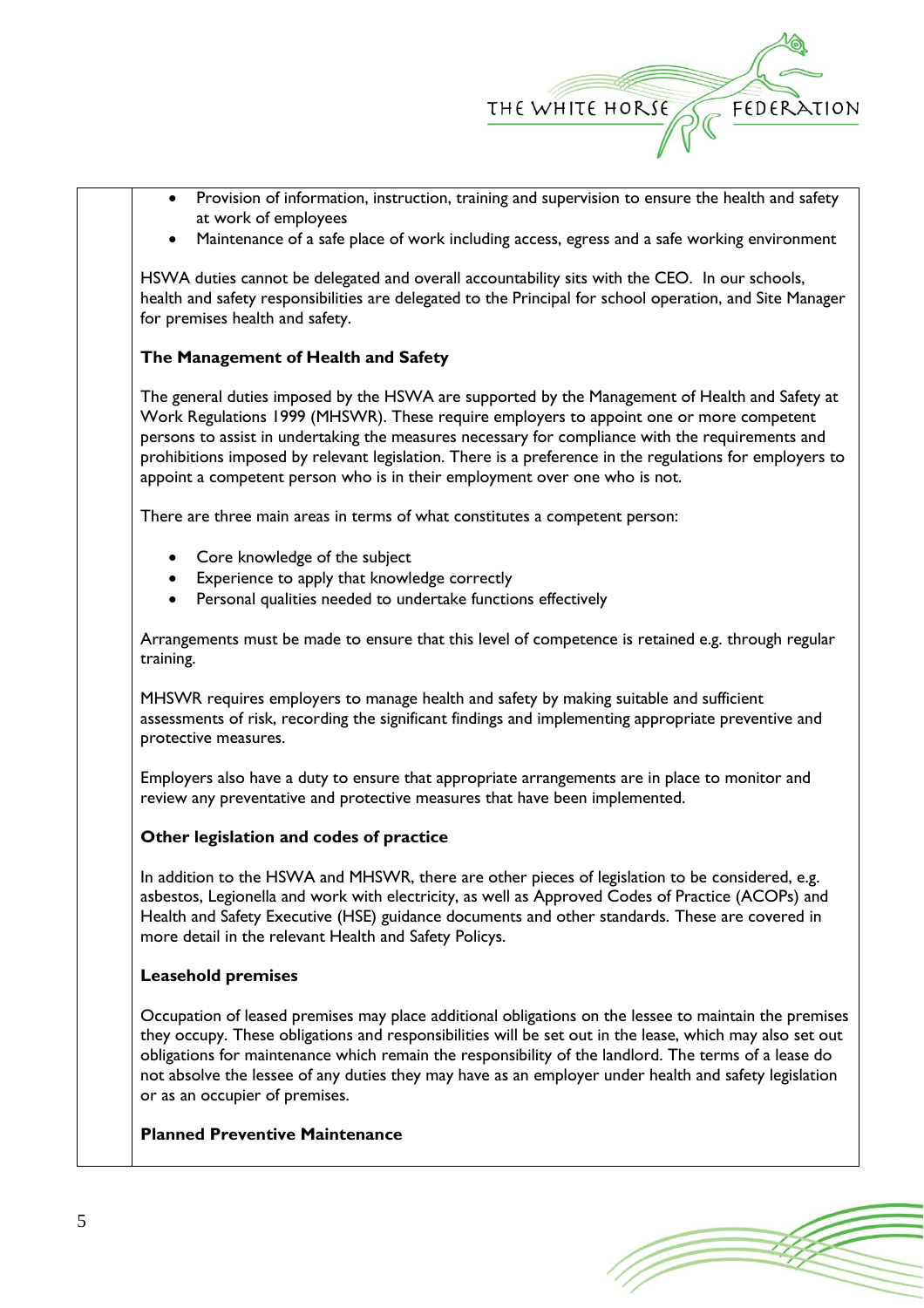

Maintenance includes performing routine actions, known as Planned Preventive Maintenance (PPM) which aim to prevent issues from arising. PPM can be defined as works of a routine nature where annual costs can realistically be estimated and forecast. Both building equipment and fabric can be maintained to a planned regime, without waiting for failure or damage to occur.

All schools are different and some maintenance items may not exist within the every school (e.g. a primary school is unlikely to have fume cupboards or technical workshops). Each school will therefore have its own bespoke PPM schedule and will retain copies of inspection or service certificates in the Premises File(s). *See* HSF 27.1 and HSF 27.2 for a detailed but not exhaustive list of inspections.

Note – Specific inspections such as fire, asbestos and legionella shall be retained in the specific file.

# **Statutory examination and inspection, testing and maintenance**

Some inspections and specified intervals are defined in legislation and failure to comply with the legal requirements could lead to enforcement action, including prosecution. THWF will ensure that arrangements are in place for maintenance and testing of plant and equipment to be undertaken at appropriate intervals.

Each Site Manager will maintain records and details (including relevant paperwork and certificates) of all statutory testing undertaken, and ensure that all requirements and recommendations highlighted in inspection reports and/or certificates have been reviewed and acted on accordingly. This is a legal requirement. For audit purposes schools are advised to keep records including dates when works have been carried out and, where appropriate, details of the person/company who undertook them and their qualifications/certifications. These will all be kept under the relevant heading in the Premises File(s).

All PPM will be programmed in the Activities section within the Every.education building management system and signed off once complete by the Site Manager.

THWF will engage with suitably qualified contractors to undertake annual service level agreements for all PPM where a contractor is required. THWF will consolidate multisite contracts under one contractor, or into regional hub contracts where reasonably practicable, to reduce contractor management, drive down cost and ensure good service.

In schools that are subject to a Private Finance Initiative (PFI) arrangement, the PFI provider will normally have contractual responsibility for repairs and maintenance including statutory inspection and testing.

For any work undertaken on our sites, TWHF has a duty to provide contractors with relevant information, for example the asbestos register, to enable work to be undertaken safely and without risks to their health or to the health and safety of others.

#### **Shared premises**

Regulation 1I of the MHSWR 1999 places a duty of cooperation and coordination on employers sharing a workplace.

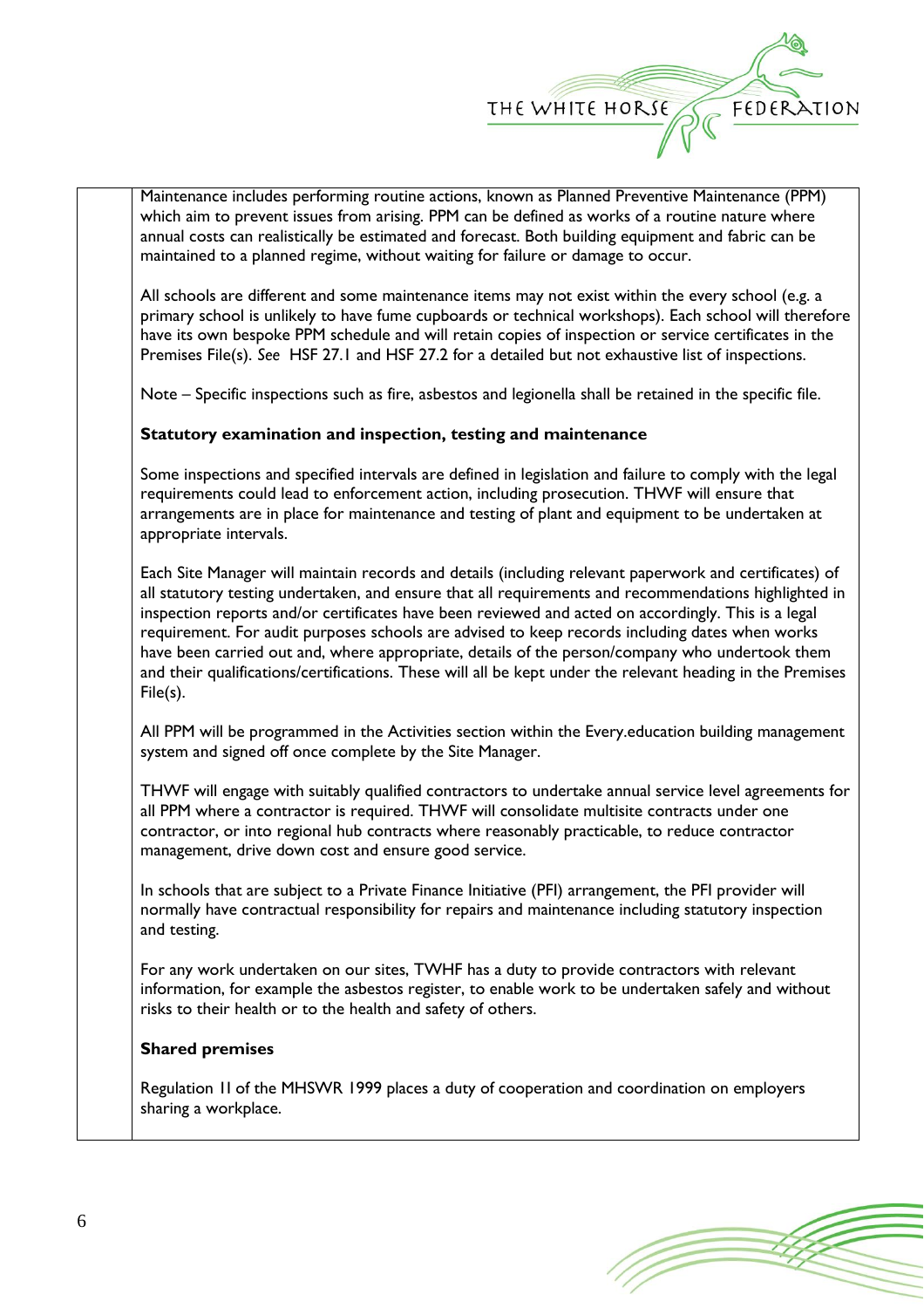

Where a building is occupied by more than one user it is important that the results of any risk assessments should be shared with other occupiers of the premises where relevant. It may be appropriate for users to carry out joint assessments of risk.

# **Site Security and Safeguarding**

In all schools staff and pupils need to be able to work and learn in a safe and secure environment. A balanced overview of all risks can be obtained by carrying out a security survey and risk assessment, which should include the environmental and building factors which contribute to school security. The maintenance and inspection activities described in this document must cover any security arrangements, including as appropriate to the school:

- Perimeter fencing
- Security lighting
- Alarm systems
- CCTV
- Access control

These checks are recorded on HSF 50.0 Daily Site Visual Inspection. See HSP 26 Security Policy for further security details.

### 5. **Dealing with emergencies**

Effective planning and preventative maintenance regimes will minimise the risk of emergency situations affecting school premises. An appropriate approach to undertaking surveys or inspections and regular maintenance should identify issues that need to be addressed, such as structural defects or significantly deteriorating condition before they cause an emergency situation.

Very occasionally, unforeseen circumstances arise that result in severe damage or disruption to school premises. Examples include extreme weather conditions; vandalism, and accidents that are outside of the control of the school. Where such circumstances jeopardise or prevent the continuation of education, or present a risk to the safety or security of staff and pupils, schools should take the following steps:

- Take immediate action to ensure the safety and security of pupils and staff.
- Utilise the Fire Evacuation Plan if required to quickly clear the building.
- Utilise the emergency services if required and inform the CEO and The Director of Estates
- Where necessary, make alternative arrangements for education to continue as soon as possible following the incident, and invoke emergency and HSF 26.3 Buisness Continuity Plan. The Director of Estates will seek professional advice as necessary on immediate and longer term action required to repair the affected area.
- Consider the legislative and procedural requirements if specific hazards are involved e.g. asbestos, legionella.

Where the cost of repairs and recovery are significant, THWF should consider the use of existing capital funds, any reserves, and reimbursement through their insurance cover. In exceptional circumstances TWHF may apply to EFA for emergency funding.

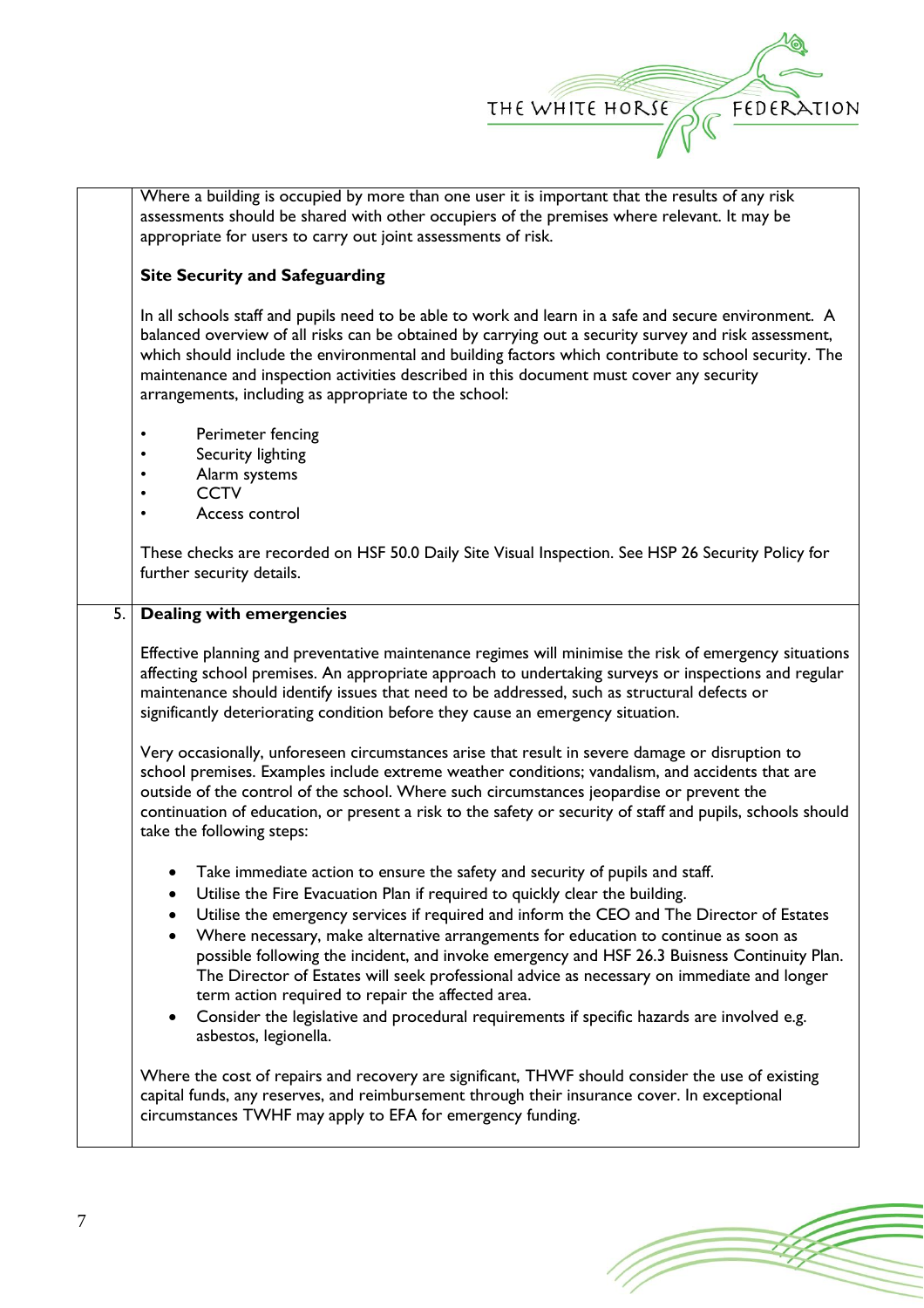

| communication of the situation to parents and carers. This should be appropriate to the type and<br>extent of the emergency and must be approved by the CEO.<br>All media requests must be directed to the CEO or Central WHF.<br>Identification and mitigation of the risks of emergency scenarios affecting school premises should be<br>included in the school's risk management arrangements.<br><b>Procurement</b><br>6.<br>Academies must comply with the arrangements for procurement described in the Academies Financial<br>Handbook 2015.<br>There are a number of procurement frameworks that may be available for use by schools.<br>Procurement frameworks will already have been through a process to establish a base for a<br>competition among approved contractors. The contractors will already have proved their ability to<br>meet certain elements e.g. minimum quality standards, specifications, compliance, health and safety<br>competency at organisation level.<br>Were possible TWHF will procure services and contractors through multi-site or regional hub<br>agreements. This enables the best possible value in terms of cost, service, and reduces contractor<br>administration. By working with core suppliers across multiple schools, TWHF is able to develop long<br>term partnerships which enable preferred service level standards.<br>Contractor selection and management is covered in HSP 22 Contractors.<br><b>Professional Advice</b><br>7.<br>Larger or more complex projects may require the input of a specialist consultant to ensure we<br>comply with the Construction Design and Management Regulations 2015.<br>Examples of when this advice may be required include:<br>Major maintenance projects such as a capital repair/replacement<br>Independent assessment of repair/replacement works recommended by maintenance<br>contractors<br>Independent audit of maintenance contractor performance<br>Advice where concerns are expressed on the safety of systems or the condition of fabric or<br>services. This may include structural concerns such as cracking in walls etc.<br>Assistance in fulfilling the client duties under the Construction (Design and Management)<br>٠<br>Regulations 2015 where they apply. Summary of duties under Construction (Design and<br>Management) Regulations 2015 (CDM 2015) provides further guidance<br>Budgeting, bidding for funds and procurement of maintenance or works contracts<br>Project and/or contract management services |    | In situations that lead to all or part of the school being closed, it is important to consider the |
|------------------------------------------------------------------------------------------------------------------------------------------------------------------------------------------------------------------------------------------------------------------------------------------------------------------------------------------------------------------------------------------------------------------------------------------------------------------------------------------------------------------------------------------------------------------------------------------------------------------------------------------------------------------------------------------------------------------------------------------------------------------------------------------------------------------------------------------------------------------------------------------------------------------------------------------------------------------------------------------------------------------------------------------------------------------------------------------------------------------------------------------------------------------------------------------------------------------------------------------------------------------------------------------------------------------------------------------------------------------------------------------------------------------------------------------------------------------------------------------------------------------------------------------------------------------------------------------------------------------------------------------------------------------------------------------------------------------------------------------------------------------------------------------------------------------------------------------------------------------------------------------------------------------------------------------------------------------------------------------------------------------------------------------------------------------------------------------------------------------------------------------------------------------------------------------------------------------------------------------------------------------------------------------------------------------------------------------------------------------------------------------------------------------------------------------------------------------------------------------------------------------------------------------|----|----------------------------------------------------------------------------------------------------|
|                                                                                                                                                                                                                                                                                                                                                                                                                                                                                                                                                                                                                                                                                                                                                                                                                                                                                                                                                                                                                                                                                                                                                                                                                                                                                                                                                                                                                                                                                                                                                                                                                                                                                                                                                                                                                                                                                                                                                                                                                                                                                                                                                                                                                                                                                                                                                                                                                                                                                                                                          |    |                                                                                                    |
|                                                                                                                                                                                                                                                                                                                                                                                                                                                                                                                                                                                                                                                                                                                                                                                                                                                                                                                                                                                                                                                                                                                                                                                                                                                                                                                                                                                                                                                                                                                                                                                                                                                                                                                                                                                                                                                                                                                                                                                                                                                                                                                                                                                                                                                                                                                                                                                                                                                                                                                                          |    |                                                                                                    |
|                                                                                                                                                                                                                                                                                                                                                                                                                                                                                                                                                                                                                                                                                                                                                                                                                                                                                                                                                                                                                                                                                                                                                                                                                                                                                                                                                                                                                                                                                                                                                                                                                                                                                                                                                                                                                                                                                                                                                                                                                                                                                                                                                                                                                                                                                                                                                                                                                                                                                                                                          |    |                                                                                                    |
|                                                                                                                                                                                                                                                                                                                                                                                                                                                                                                                                                                                                                                                                                                                                                                                                                                                                                                                                                                                                                                                                                                                                                                                                                                                                                                                                                                                                                                                                                                                                                                                                                                                                                                                                                                                                                                                                                                                                                                                                                                                                                                                                                                                                                                                                                                                                                                                                                                                                                                                                          |    |                                                                                                    |
|                                                                                                                                                                                                                                                                                                                                                                                                                                                                                                                                                                                                                                                                                                                                                                                                                                                                                                                                                                                                                                                                                                                                                                                                                                                                                                                                                                                                                                                                                                                                                                                                                                                                                                                                                                                                                                                                                                                                                                                                                                                                                                                                                                                                                                                                                                                                                                                                                                                                                                                                          |    |                                                                                                    |
|                                                                                                                                                                                                                                                                                                                                                                                                                                                                                                                                                                                                                                                                                                                                                                                                                                                                                                                                                                                                                                                                                                                                                                                                                                                                                                                                                                                                                                                                                                                                                                                                                                                                                                                                                                                                                                                                                                                                                                                                                                                                                                                                                                                                                                                                                                                                                                                                                                                                                                                                          |    |                                                                                                    |
|                                                                                                                                                                                                                                                                                                                                                                                                                                                                                                                                                                                                                                                                                                                                                                                                                                                                                                                                                                                                                                                                                                                                                                                                                                                                                                                                                                                                                                                                                                                                                                                                                                                                                                                                                                                                                                                                                                                                                                                                                                                                                                                                                                                                                                                                                                                                                                                                                                                                                                                                          |    |                                                                                                    |
|                                                                                                                                                                                                                                                                                                                                                                                                                                                                                                                                                                                                                                                                                                                                                                                                                                                                                                                                                                                                                                                                                                                                                                                                                                                                                                                                                                                                                                                                                                                                                                                                                                                                                                                                                                                                                                                                                                                                                                                                                                                                                                                                                                                                                                                                                                                                                                                                                                                                                                                                          |    |                                                                                                    |
|                                                                                                                                                                                                                                                                                                                                                                                                                                                                                                                                                                                                                                                                                                                                                                                                                                                                                                                                                                                                                                                                                                                                                                                                                                                                                                                                                                                                                                                                                                                                                                                                                                                                                                                                                                                                                                                                                                                                                                                                                                                                                                                                                                                                                                                                                                                                                                                                                                                                                                                                          |    |                                                                                                    |
|                                                                                                                                                                                                                                                                                                                                                                                                                                                                                                                                                                                                                                                                                                                                                                                                                                                                                                                                                                                                                                                                                                                                                                                                                                                                                                                                                                                                                                                                                                                                                                                                                                                                                                                                                                                                                                                                                                                                                                                                                                                                                                                                                                                                                                                                                                                                                                                                                                                                                                                                          |    |                                                                                                    |
|                                                                                                                                                                                                                                                                                                                                                                                                                                                                                                                                                                                                                                                                                                                                                                                                                                                                                                                                                                                                                                                                                                                                                                                                                                                                                                                                                                                                                                                                                                                                                                                                                                                                                                                                                                                                                                                                                                                                                                                                                                                                                                                                                                                                                                                                                                                                                                                                                                                                                                                                          |    |                                                                                                    |
|                                                                                                                                                                                                                                                                                                                                                                                                                                                                                                                                                                                                                                                                                                                                                                                                                                                                                                                                                                                                                                                                                                                                                                                                                                                                                                                                                                                                                                                                                                                                                                                                                                                                                                                                                                                                                                                                                                                                                                                                                                                                                                                                                                                                                                                                                                                                                                                                                                                                                                                                          |    |                                                                                                    |
|                                                                                                                                                                                                                                                                                                                                                                                                                                                                                                                                                                                                                                                                                                                                                                                                                                                                                                                                                                                                                                                                                                                                                                                                                                                                                                                                                                                                                                                                                                                                                                                                                                                                                                                                                                                                                                                                                                                                                                                                                                                                                                                                                                                                                                                                                                                                                                                                                                                                                                                                          |    |                                                                                                    |
|                                                                                                                                                                                                                                                                                                                                                                                                                                                                                                                                                                                                                                                                                                                                                                                                                                                                                                                                                                                                                                                                                                                                                                                                                                                                                                                                                                                                                                                                                                                                                                                                                                                                                                                                                                                                                                                                                                                                                                                                                                                                                                                                                                                                                                                                                                                                                                                                                                                                                                                                          |    |                                                                                                    |
|                                                                                                                                                                                                                                                                                                                                                                                                                                                                                                                                                                                                                                                                                                                                                                                                                                                                                                                                                                                                                                                                                                                                                                                                                                                                                                                                                                                                                                                                                                                                                                                                                                                                                                                                                                                                                                                                                                                                                                                                                                                                                                                                                                                                                                                                                                                                                                                                                                                                                                                                          |    |                                                                                                    |
|                                                                                                                                                                                                                                                                                                                                                                                                                                                                                                                                                                                                                                                                                                                                                                                                                                                                                                                                                                                                                                                                                                                                                                                                                                                                                                                                                                                                                                                                                                                                                                                                                                                                                                                                                                                                                                                                                                                                                                                                                                                                                                                                                                                                                                                                                                                                                                                                                                                                                                                                          |    |                                                                                                    |
|                                                                                                                                                                                                                                                                                                                                                                                                                                                                                                                                                                                                                                                                                                                                                                                                                                                                                                                                                                                                                                                                                                                                                                                                                                                                                                                                                                                                                                                                                                                                                                                                                                                                                                                                                                                                                                                                                                                                                                                                                                                                                                                                                                                                                                                                                                                                                                                                                                                                                                                                          |    |                                                                                                    |
|                                                                                                                                                                                                                                                                                                                                                                                                                                                                                                                                                                                                                                                                                                                                                                                                                                                                                                                                                                                                                                                                                                                                                                                                                                                                                                                                                                                                                                                                                                                                                                                                                                                                                                                                                                                                                                                                                                                                                                                                                                                                                                                                                                                                                                                                                                                                                                                                                                                                                                                                          |    |                                                                                                    |
|                                                                                                                                                                                                                                                                                                                                                                                                                                                                                                                                                                                                                                                                                                                                                                                                                                                                                                                                                                                                                                                                                                                                                                                                                                                                                                                                                                                                                                                                                                                                                                                                                                                                                                                                                                                                                                                                                                                                                                                                                                                                                                                                                                                                                                                                                                                                                                                                                                                                                                                                          | 8. | <b>Utilities</b>                                                                                   |
|                                                                                                                                                                                                                                                                                                                                                                                                                                                                                                                                                                                                                                                                                                                                                                                                                                                                                                                                                                                                                                                                                                                                                                                                                                                                                                                                                                                                                                                                                                                                                                                                                                                                                                                                                                                                                                                                                                                                                                                                                                                                                                                                                                                                                                                                                                                                                                                                                                                                                                                                          |    |                                                                                                    |